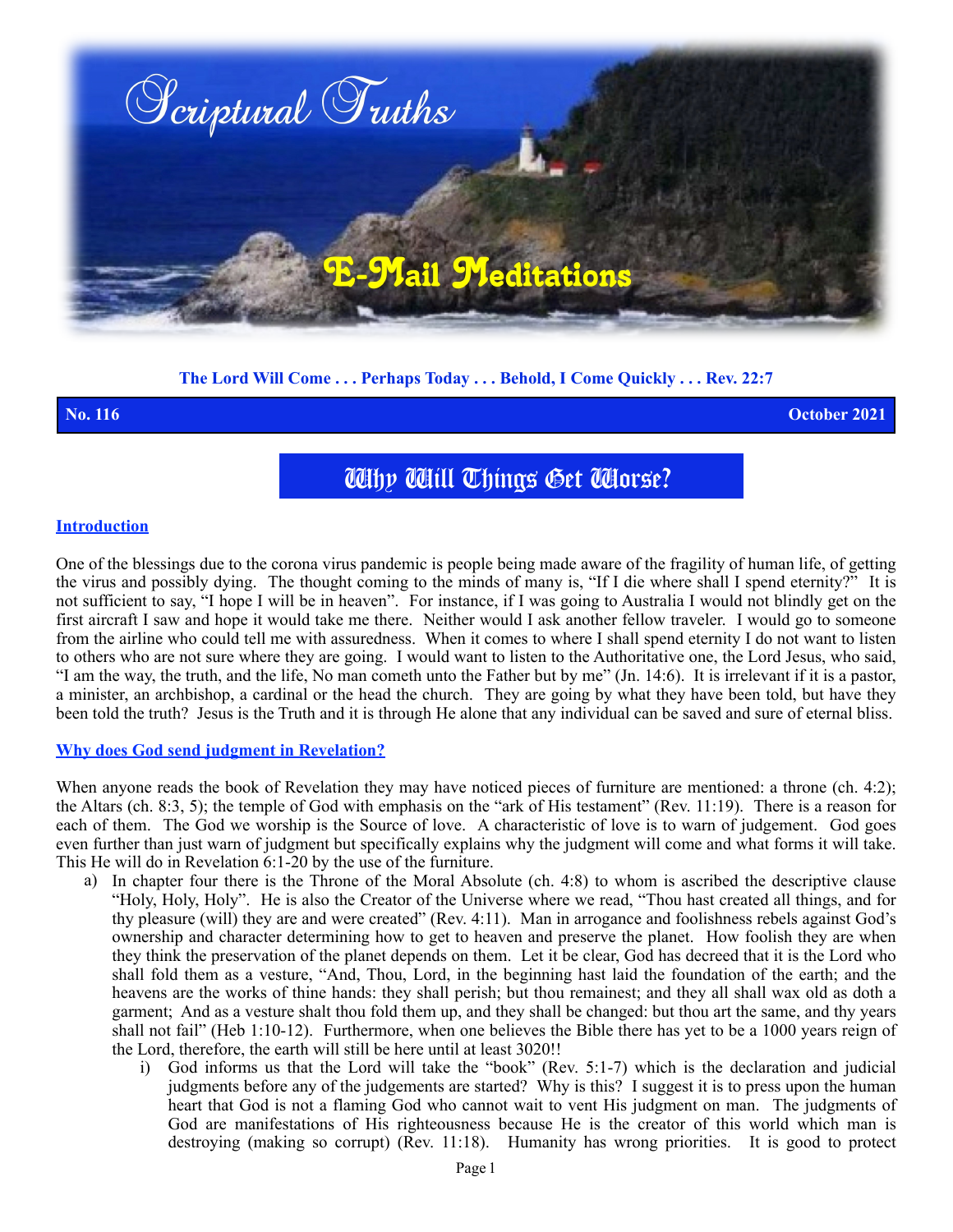creation but the more vital thing is to not corrupt the earth with abominations. That is what man is doing and God will not permit that indefinitely. Ultimately, there is nothing left but to destroy it. Illustration: I have a car bought with my own money. I would be perfectly righteous in expecting you to pay if you damaged it. Man is damaging God's creation, causing it to be a foul smell, a rottenness to Him, therefore, because it is His He has a right to punish those who destroy another's property and to destroy it Himself. The book of Revelation is the callings of His love in seeking to have man repent and turn while the opportunity for mercy is available.

- ii) Furthermore, the God of love in explicitly informs humanity in Revelation of what certain judgments will be. For instance, if we think the present pandemic is bad, we have seen nothing yet. In one future judgment one-third of humanity will die (Rev. 9:15, 18).With today's (2020-11-22) population of 7800,000,000,000 it means 1950,000,000,000 people will die! Again, in another judgment one-third of the population will die and that means another 1950,000,000,000 will die. Earth's population will be 3900,000,000,000! Why are the judgments of God so severe? Sometimes it takes a major catastrophe to awaken individuals to realize that it is foolishness to fight and rebel against God, and man ought to prepare to meet God. As I say, we have not seen anything yet.
- b) The next piece of furnishings are the two altars which, in the Old Testament, were for two reasons:
	- i) The brazen altar was for the sacrifices by which sins were covered and man was made acceptable to God.
	- ii) The golden altar was where the priest prayed for God's spiritual blessings.
		- 1. Today the Lord holds open the way to have sins forgiven but it will not always be open. God is not to be played with. When an individual now, in the past, or in the future rejects the completed work of the Lord, then the forsaking of God will be known by them in eternity. At Calvary Christ suffered, enduring the Hell that was my due so that I would have eternal life. To reject that sacrifice, to intimate by human endeavours the work of the Lord is not sufficient, will incur His fierce wrath. Thousands will languish in Hell eternally because they thought their little bit with the addition of the sacrifice of the Lord would secure Heaven. Wrong! There is no little bit of mine. Salvation is 100 percent Christ alone. God will in fierceness judge present life and eternity for the rejection of the finished work of His Son.
		- 2. How foolish for an individual to reject the full spiritual blessings of God, blessings which money, fame or prestige could never buy. The spiritual blessings of God are peace with God, sins forgiven, cleansed from all guilt before God, the assurance of escaping the horrors of eternal Hell and the assurance of eternal salvation. What a dreadful awakening for the Christ rejector when that moment comes and they stand before a Holy and Righteous God. In dreadful solemnity of the Supreme Court of Heaven the judging begins. One after another the books are opened and then the Book of Life. The individual will stand in the dock knowing their name is not in that book, waiting and knowing the condemnation that is about to fall, then to hear those awful words, "Depart from me, ye cursed, into everlasting fire" (Matt. 25:41). There was a time when they made the decision to reject God's offer of salvation, leaving God no option but to accept their decision and they then reap the consequences of it.
- c) The next piece of furniture is the ark (Rev. 11:19). In this case, by the ark God is specifying certain sins of humanity. In the ark was the tables of the law which allows no failure. As one reads Revelation thirteen and understands that there will be on earth (and possibly is here today) an individual who will be given the power of Satan and his seat of authority (Rev. 13:2). This individual proclaims himself to be God and sits in the temple of God (2 Thess. 2:4). He is so satanically possessed as he seeks to displace God and who is to worshipped. This is not the government to be worshipped but an evil man who hates God and all that has to do with God. The world will be a sphere of complete blasphemy ruled by a blasphemous government (Rev. 17:12-13) who surrender all authority to this man (Rev. 17:12, 13) and of whom blasphemy is a major characteristic (Rev. 13:6). An image is made of him (Rev. 13:14) which all must bow down to. Man, instead of obeying God's law and acknowledging God's moral correctness, will obey the henchmen of this evil man and worship his image. In the law God said, "Thou shalt have no other gods before me. Thou shalt not make unto thee any graven image, or any likeness of any thing that is in heaven above, or that is in the earth beneath, or that is in the water under the earth: Thou shalt not bow down thyself to them, nor serve them" (Ex. 20:3-5). At the end of Revelation the angel speaks very firmly to John saying, "Worship God" (Rev. 22:9). The angel continues by which he indicates an unchangeable condition, "He that is unjust, let him be unjust still: and he which is filthy, let him be filthy still: and he that is righteous, let him be righteous still: and he that is holy, let him be holy still" (Rev. 22:11). On those who refuse to worship God but worship a sinful and evil man, God's judgment will fall.